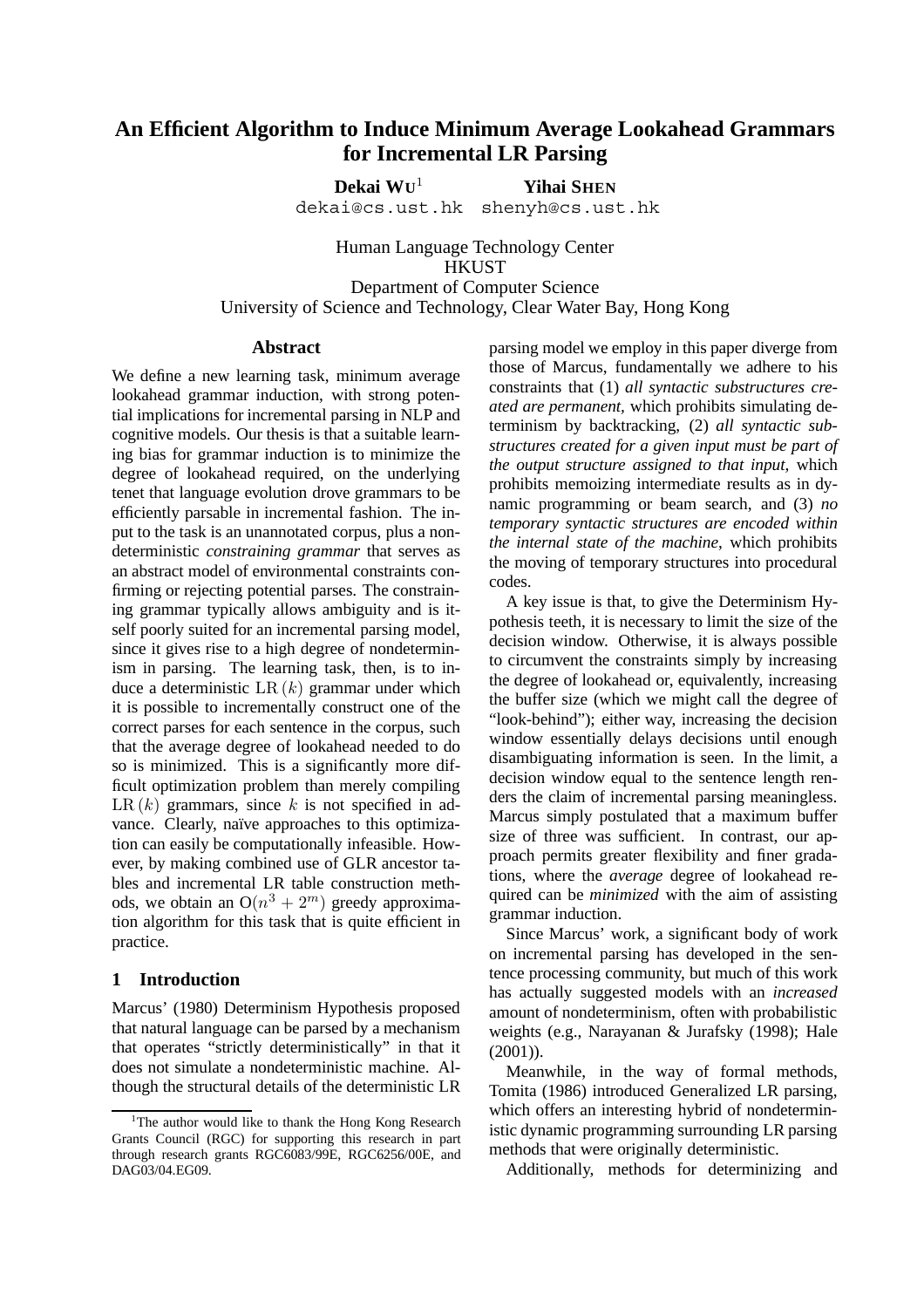minimizing finite-state machines are well known (e.g., Mohri (2000), B al & Carton (1968)). However, such methods (a) do not operate at the contextfree level, (b) do not directly minimize lookahead, and (c) do not induce grammars under environmental constraints.

Unfortunately, there has still been relatively little work on automatic learning of grammars for deterministic parsers to date. Hermjakob & Mooney (1997) describe a semi-automatic procedure for learning a deterministic parser from a treebank, which requires the intervention of a human expert in the loop to determine appropriate derivation order, to resolve parsing conflicts between certain actions such as "merge" and "add-into", and to identify specific features for disambiguating actions. In our earlier work we described a deterministic parser with a fully automatically learned decision algorithm (Wong and Wu, 1999). But unlike our present work, the decision algorithms in both Hermjakob & Mooney (1997) and Wong & Wu (1999) are procedural; there is no explicit representation of the grammar that can be meaningfully inspected.

Finally, we observe that there are also trainable stochastic shift-reduce parser models (Briscoe and Carroll, 1993), which are theoretically related to shift-reduce parsing, but operate in a highly nondeterministic fashion during parsing.

We believe the shortage of learning models for deterministic parsing is in no small part due to the difficulty of overcoming computational complexity barriers in the optimization problems this would involve. Many types of factors need to be optimized in learning, because deterministic parsing is much more sensitive to incorrect choice of structural features (e.g., categories, rules) than nondeterministic parsing that employ robustness mechanisms such as weighted charts.

Consequently, we suggest shifting attention to the development of new methods that directly address the problem of optimizing criteria associated with deterministic parsing, in computationally feasible ways. In particular, we aim in this paper to develop a method that efficiently searches for a parser under a minimum average lookahead cost function.

It should be emphasized that we view the role of a deterministic parser as one component in a larger model. A deterministic parsing stage can be expected to handle most input sentences, but not all. Other nondeterministic mechanisms will clearly be needed to handle a minority of cases, the most obvious being garden-path sentences.

In the sections that follow, we first formalize the learning problem. We then describe an efficient approximate algorithm for this task. The operation of this algorithm is illustrated with an example. Finally, we give an analysis of the complexity characteristics of the algorithm.

### **2 The minimum average lookahead (MAL) grammar problem**

We formulate the learning task as follows:

**Definition** Given an unannotated corpus  $S = {S_1, \ldots, S_{|S|}}$  plus a constraining grammar GC, the *minimum average lookahead* grammar  $G_{\text{MAL}}(S, G_C)$  is defined as

$$
\arg\min_{G \subset G_C \land \forall i:\text{parse}_G(S_i) \neq \emptyset} \hat{k}(G)
$$

where the *average lookahead* objective function  $\hat{k}(G)$  is the average (over S) amount of lookahead<br>that an I R parser for G needs in order to deterministhat an LR parser for  $G$  needs in order to deterministically parse the sample  $S$  without any shift-reduce or reduce-reduce conflicts. If  $G$  is ambiguous in the sense that it generates more than one parse for any sentence in S, then  $\hat{k}(G) = \infty$  since a conflict is used unavoidable no matter how much lookahead is used.

In other words,  $G_{\text{MAI}}$  is the subset of rules of  $G_C$  that requires the smallest number of lookaheads on average so as to make parsing  $S$  using this subset of G deterministic.

Note that the *constraining grammar*  $G_C$  by nature is not deterministic. The constraining grammar serves merely as an abstract model of environmental constraints that confirm or reject potential parses. Since such feedback is typically quite permissive, the constraining grammar typically allows a great deal of ambiguity. This of course renders the constraining grammar itself poorly suited for an incremental parsing model, since it gives rise to a high degree of nondeterminism in parsing. In other words, we should not expect the constraining grammar alone to contain sufficient information to choose a deterministically parsable grammar.

For expository simplicity we assume all grammars are in standard context-free form in the discussion that follows, although numerous notational variations, generalizations, and restricted cases are certainly possible. We note also that, although the formalization is couched in terms of standard syntactic phrase structures, there is no reason why one could not employ categories and/or attributes on parse nodes representing *semantic* features. Doing so would permit the framework to accommodate some semantic information in minimizing lookahead for deterministic parsing, which would be more realistic from a cognitive modeling standpoint. (Of course, further extensions to integrate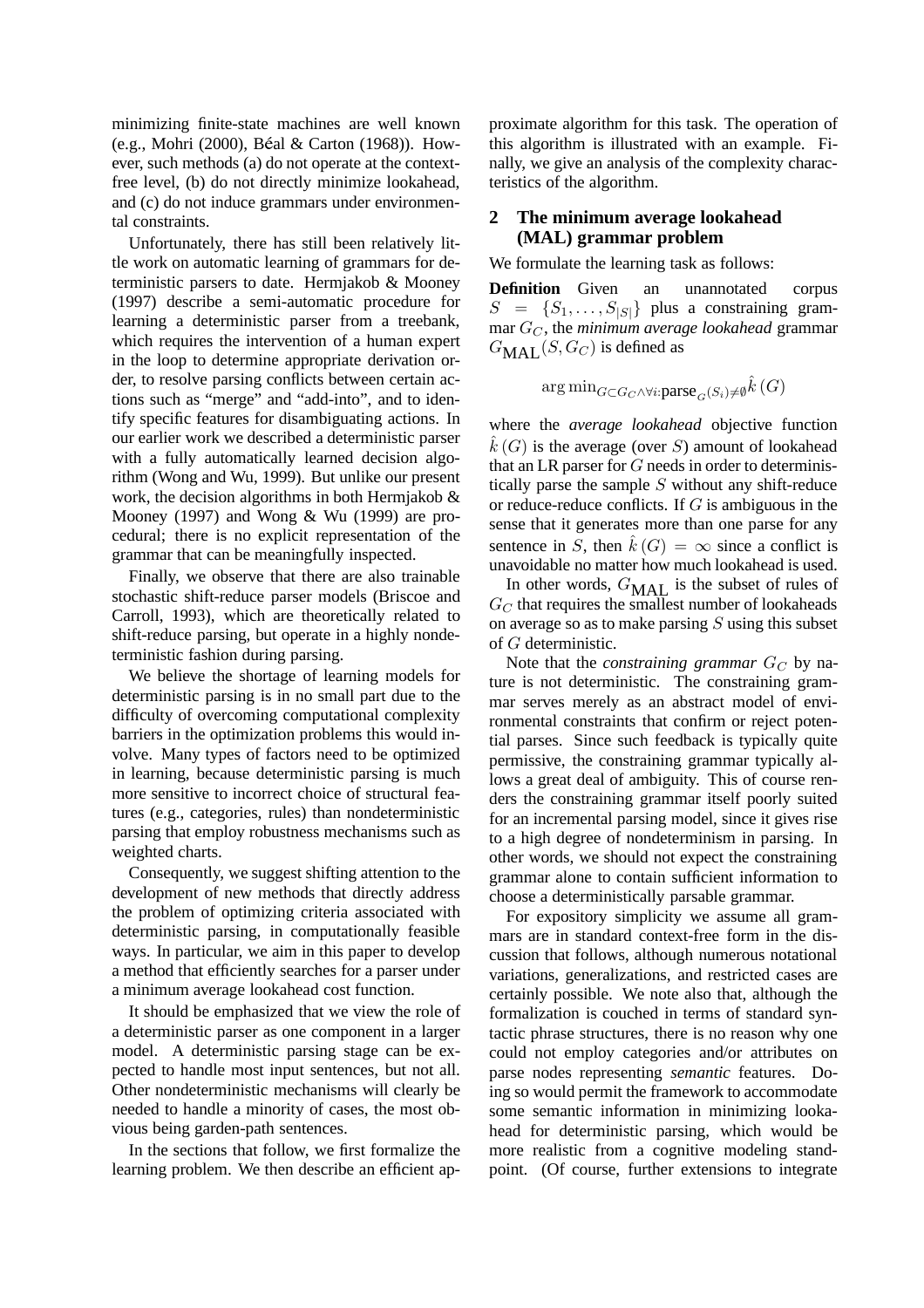more complex incremental semantic interpretation mechanisms into this framework could be explored as well.)

Finding the minimum average lookahead grammar is clearly a difficult optimization problem. To compute the value of  $\hat{k}(G)$ , one needs the LR table<br>for that particular G, which is expensive to compute for that particular  $G$ , which is expensive to compute. Computing the LR table for all  $G \subset G_C$  would be infeasible. It is a natural conjecture, in fact, that the problem of learning MAL grammars is NP-hard. We therefore seek an approximation algorithm with good performance, as discussed next.

## **3 An efficient approximate algorithm for learning incremental MAL parsers**

We now describe an approximate method for efficiently learning a MAL grammar. During learning, the MAL grammar is represented simultaneously as both a set of standard production rules as well as an LR parsing table. Thus the learning algorithm outputs an explicit declarative rule set together with a corresponding compiled LR table.

### **3.1 Approximating assumptions**

To overcome the obstacles mentioned in the previous section, we make the following approximations:

- 1. *Incremental approximation for MAL rule set computation*. We assume that the MAL grammar for a given corpus is approximately equal to the sequential union of the MAL grammar rules for each sentence in the corpus, where the set of MAL grammar rules for each sentence is determined relative to the set of all rules selected from preceding sentences in the corpus.
- 2. *Incremental approximation for LR state set computation*. We assume that the correct set of LR states for a given set of rules is approximately equal to that obtained by incrementally modifying the LR table and states from a slightly smaller subset of the rules. (Our approach exploits the fact that the correct set of states for LR $(k)$  parsers is always independent of  $k$ .)

Combining these approximation assumptions enables us to utilize a sentence-by-sentence greedy approach to seeking a MAL grammar. Specifically, the algorithm iteratively computes a minimum average lookahead set of rules for each sentence in the training corpus, accumulating all rules found, while keeping the LR state set and table updated. The full algorithm is fairly complex; we discuss its key aspects here.

#### **3.2 Structure of the iteration**

As shown in Figure 1, **find MAL parser** accepts as input an unannotated corpus  $S = \{S_1, \ldots, S_{|S|}\}\$ plus a constraining grammar  $G_C$ , and outputs the LR table for a parser that can deterministically parse the entire training corpus using a minimum average lookahead.

The algorithm consists of an initialization step followed by an iterative loop. In the initialization step in lines 1–3, we create an empty LR table  $T$ , along with an empty set  $A$  of parsing action sequences defined as follows. A *parsing action sequence*  $A(P)$  for a given parse P is the sequence of triples (state, input, action) that a shift-reduce parser follows in order to construct  $P$ . At any given point,  $T$  will hold the LR table computed from the MAL parse of all sentences already processed, and A will hold the corresponding parsing sequences for the MAL parses.

Entering the loop, we iteratively augment *T* by adding the states arising from the MAL parse  $F^*$  of each successive sentence in the training corpus and, in addition, cache the corresponding parsing action sequence  $A(F^*)$  into the set A. This is done by first computing a chart for the sentence, in line 4, by parsing  $S_i$  under the constraining grammar  $G_C$  using the standard Earley (1970) procedure. We then call find MAL parse in line 5, to compute the parse that requires minimum average lookahead to resolve ambiguity. The items and states produced by the rules in  $F^*$ are added to the LR table *T* by calling incremental update LR in line 6, and the parsing action sequence of  $F^*$  is appended to A in line 7. Note that the indices of the original states in *T* are not changed and only items are added into them if need be so that *A* is not changed by adding items and states to *T*, and there might be new states introduced which are also indexed.

By definition, the true MAL grammar does not depend on the order of the sentences the learning algorithm inspects. However, find MAL parser processes the example sentences in order, and attempts to find the MAL grammar sentence by sentence. The order of the sentences impacts the grammar produced by the learning algorithm, so it is not guaranteed to find the true MAL grammar. However the approximation is well motivated particularly when we have large numbers of example sentences.

### **3.3 Incrementally updating the LR table**

Given the structure of the loop, it can be seen that efficient learning of the set of MAL rules cannot be achieved without a component that can update the LR table incrementally as each rule is added into the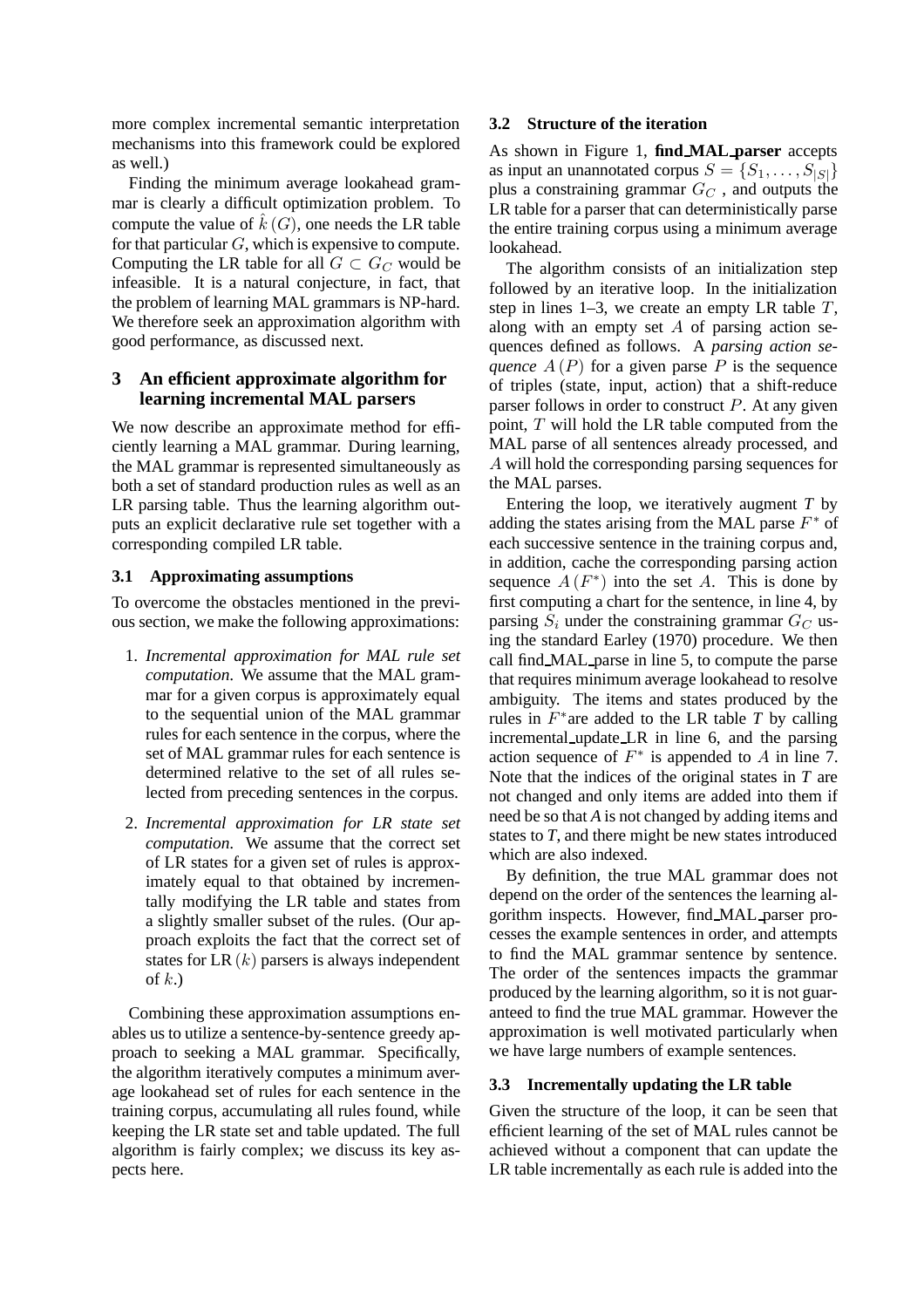### $find\_MAL\_parser(S, G_C)$

- 1.  $T \leftarrow \emptyset$
- 2.  $A \leftarrow \emptyset$
- 3.  $i \leftarrow 0$
- 4.  $C \leftarrow$  chart\_parse $(S_i, G_C)$
- 5.  $F^* \leftarrow \text{find\_MAL\_parse}(C, A, R)$
- 6. *T* ← incremental\_update\_LR $(T, F^*)$
- 7. append $(A, A(F^*))$
- 8. **if**  $i < |S|$  **then**  $i \leftarrow i + 1$ ; **goto** 4



current MAL grammar. Otherwise, every time a rule is found to be capable of reducing average lookahead and therefore is added into the MAL grammar, the LR table must be recomputed from scratch, which is sufficiently time consuming as to be infeasible when trying to learn a MAL grammar with a realistically large input corpus and/or constraining grammar.

The **incremental update LR** function incrementally updates the LR table in an efficient fashion that avoids recomputing the entire table. The inputs to incremental update LR are a pre-existing LR table  $T$ , and a set of new rules  $R$  to be added. This algorithm is derived from the incremental LR parser generator algorithm *ilalr* and is relatively complex; see Horspool (1988) for details. Historically, work on incremental parser generators first concentrated on LL(1) parsers. Fischer (1980) was first to describe a method for incrementally updating an LR(1) table. Heering *et al.*(1990) use the principle of lazy evaluation to attack the same problem. Our design of incremental update LR is more closely related to *ilalr* for the following reasons:

- *ilalr* has the property that when updating the LR table to contain the newly added rules, it does not change the index of each already existing state. This is important for our task as the slightest change in the states might affect significantly the parsing sequences of the sentences that have already been processed.
- Although worst case complexity for *ilalr* is exponential in the number of rules in the grammar, empirically it is quite efficient in practical use. Heuristics are used to improve the speed of the algorithm, and as we do not need to compute lookahead sets, the speed of the algorithm can be further improved.

**compute average lookahead**(r, A)

- 1.  $h \leftarrow \text{lookahead}(r, A)$
- 2. **if**  $\exists v_1 = (i, s, a_1, k_1, r_1, d_1)$ 
	- **then**  $k = k_1 = (m_1, l_1)$
	- **else**  $k = (0, \infty)$
- 3. // note  $v' = (i', s', a', k', r', d')$  and  $k' = (m' l')$  $(m', l'$  $\overline{\phantom{a}}$ 4.  $l'' = \frac{m'l' + h}{m' + 1}$  $m'+1$
- 5. **if**  $l'' < l$ 
	- **then**  $l = l''$
	- **else**  $m = m' + 1$

Figure 2: Algorithm compute average lookahead.

The method is approximate, and may yield slight, acceptable deviations from the optimal table. *ilalr* is not an exact LR table generator in the sense that it may create states that should not exist and may miss some states that should exist. The algorithm is based on the assumption that *most* states in the original LR table occur with the same kernel items in the updated LR table. Empirically, the assumption is valid as the proportion of superfluous states is typically only in the 0.1% to 1.3% range.

#### **3.4 Finding minimum average lookahead parses**

The function **find MAL parse** selects the full parse F∗ of a given sentence that requires the least *average lookahead*  $\hat{k}(A(F))$  to resolve any shift-<br>reduce or reduce-reduce conflicts with a set A of reduce or reduce-reduce conflicts with a set A of parsing action sequences, such that  $F*$  is a subset of a chart C. The inputs to find MAL parse, more specifically, are a chart  $C$  containing all the partial parses in the input sentence, and the set A containing the parsing action sequences of the MAL parse of all sentences processed so far. The algorithm operates by constructing a graph-structured stack of the same form as in GLR parsing (Tomita, 1986)(Tomita and Ng, 1991) while simultaneously computing the minimum average lookahead. Note that Tomita's original method for constructing the graph-structured stack has exponential time complexity  $O(n^{\rho+1})$ , in which n and  $\rho$  are the length of the sentence and the length of the longest rhs of any rule in the grammar. As a result, Tomita's algorithm achieves  $O(n^3)$  for grammars in Chomsky normal form but is potentially exponential when productions are of unrestricted length, which in practice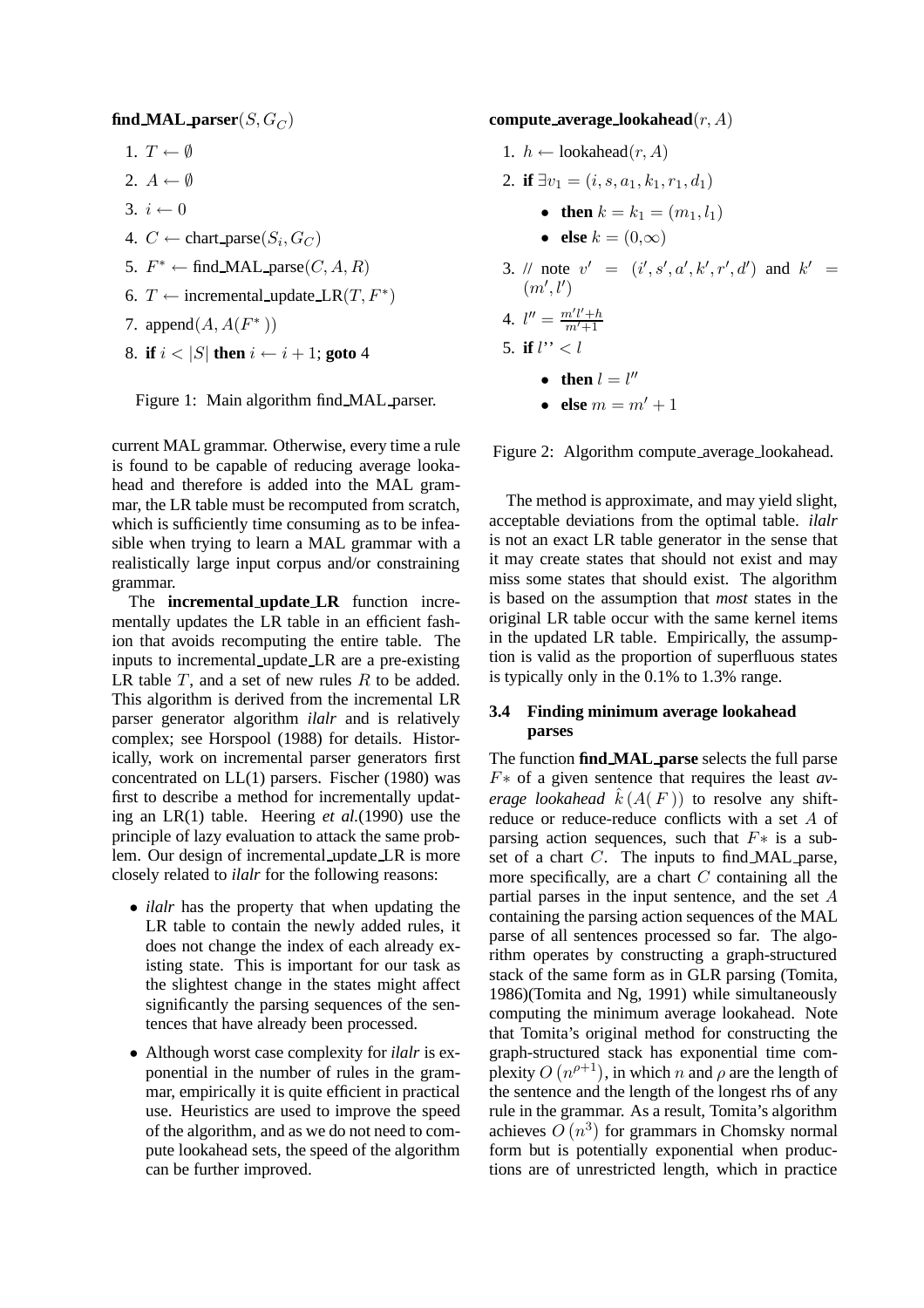is the case with most parsing problems. We follow Kipps (1991) in modifying Tomita's algorithm to allow it to run in time proportional to  $n<sup>3</sup>$  for grammars with productions of arbitrary length. The most time consuming part in Tomita's algorithm is when reduce actions are executed in which the ancestors of the current node have to be found incurring time complexity  $n^{\rho}$ . To avoid this we employ an ancestor table to keep the ancestors of each node in the GLR forest which is updated dynamically as the GLR forest is being constructed. This modification brings down the time complexity of reduce actions to  $n^2$  in the worst case, and allows the function **build GLR forest** to construct the graphstructured stack in  $O(n^3)$ . Aside from constructing the graph-structured stack, we compute the average lookahead for each LR state transition taken during the construction. Whenever there is a shift or reduce action in the algorithm, a new vertex for the graph-structured stack is generated, and the function compute average lookahead is called to ascertain the average lookahead of the new vertex. Finally, reconstruct MAL parse is called to recover the full parse  $F*$  for the MAL parsing action sequence.

Figure 2 shows the **compute average lookahead** function, which estimates the average lookahead of a vertex  $v$ generated by an LR state transition  $r$ . To facilitate computations involving average lookahead, we use a 6-tuple  $(i, s, a, k, r, d)$  instead of the more common triple form  $(i, s, a)$  to represent each vertex in the graph-structured stack, where:

- $\bullet$  *i*: The index of the right side of the coverage of the vertex. The vertices with the same right side i will be kept in  $U_i$ .
- $s$ : The state in which the vertex is in.
- *a*: The ancestor table of the vertex.
- $k$ : The average lookahead information, in the form of a pair  $(m, l)$  where l is the minimum average lookahead of all paths leading from the root to this vertex and  $m$  is the number of state transitions in that MAL path.
- $r$ : The parsing action that generates the vertex along the path that needs minimum average lookahead. *r* is a triple  $(d_1, d_2, f)$  denoting applying the action  $f$  on the vertex  $d_1$  to generate the vertex  $d_2$ .
- $\bullet$  d: The unique index of the vertex.

The inputs to compute average lookahead are an LR state transition  $r = (d', d, f)$  taken in the construction of the graph-structured stack where d' and struction of the graph-structured stack where  $d'$  and

Table 1: Example constraining grammar.

| (1)  | $S \rightarrow NP VP$                           |
|------|-------------------------------------------------|
| (2)  | $VP \rightarrow v NP$                           |
| (3)  | $VP \rightarrow v PP$                           |
| (4)  | $VP \rightarrow V$                              |
| (5)  | $VP \rightarrow VP$                             |
| (6)  | $VP \rightarrow v$ det                          |
| (7)  | $PP \rightarrow p NP$                           |
| (8)  | $NP \rightarrow NP PP$                          |
| (9)  | $NP \rightarrow n$                              |
| (10) | $NP \rightarrow det n$                          |
| (11) | $\mathrm{VP}\rightarrow\mathrm{VP}\,\mathrm{n}$ |

d are the index of vertices and *f* is an action, and the set A containing the parsing action sequences of the MAL parse of all sentences processed so far. Let  $v = (i, s, a, k, r, d)$  be the new vertex with index d, and let  $v' = (i', s', a', k', r', d')$  be the vertex with index d' The function proceeds by first computing index d'. The function proceeds by first computing the lookahead needed to resolve conflicts between  $r$ and A. Next we check whether  $v$  is a packed node and initialize k in v; if not, k is initialized to  $(0, 0)$ , and otherwise it is copied from the packed node. We then compute the average lookahead needed to go from  $v'$  to v and check whether it provides a more economical way to resolve conflicts. The average lookahead of a vertex  $v$  generated by applying an action f on vertex  $v'$  can be computed from  $k'$  of  $v'$ and the lookahead needed to generate  $v$  from  $v'$ .  $v$ can be generated by applying different actions on different vertices and  $k$  keeps the one that needs minimum average lookahead and  $f$  keeps that action.

Finally, the **reconstruct MAL parse** function is called after construction of the entire graphstructured stack is complete in order to recover the full minimum average lookahead parse tree. We assume the grammar has only one start symbol and rebuild the parse tree from the state that is labelled with the start symbol.

### **4 An example**

We now walk through a simplified example so as to fix ideas and illustrate the operation of the algorithm. Table 1 shows a simple constraining grammar  $G_C$  which we will use for this example.

Now consider the small training corpus:

- 1. I did.
- 2. He went to Africa.
- 3. I bought a ticket.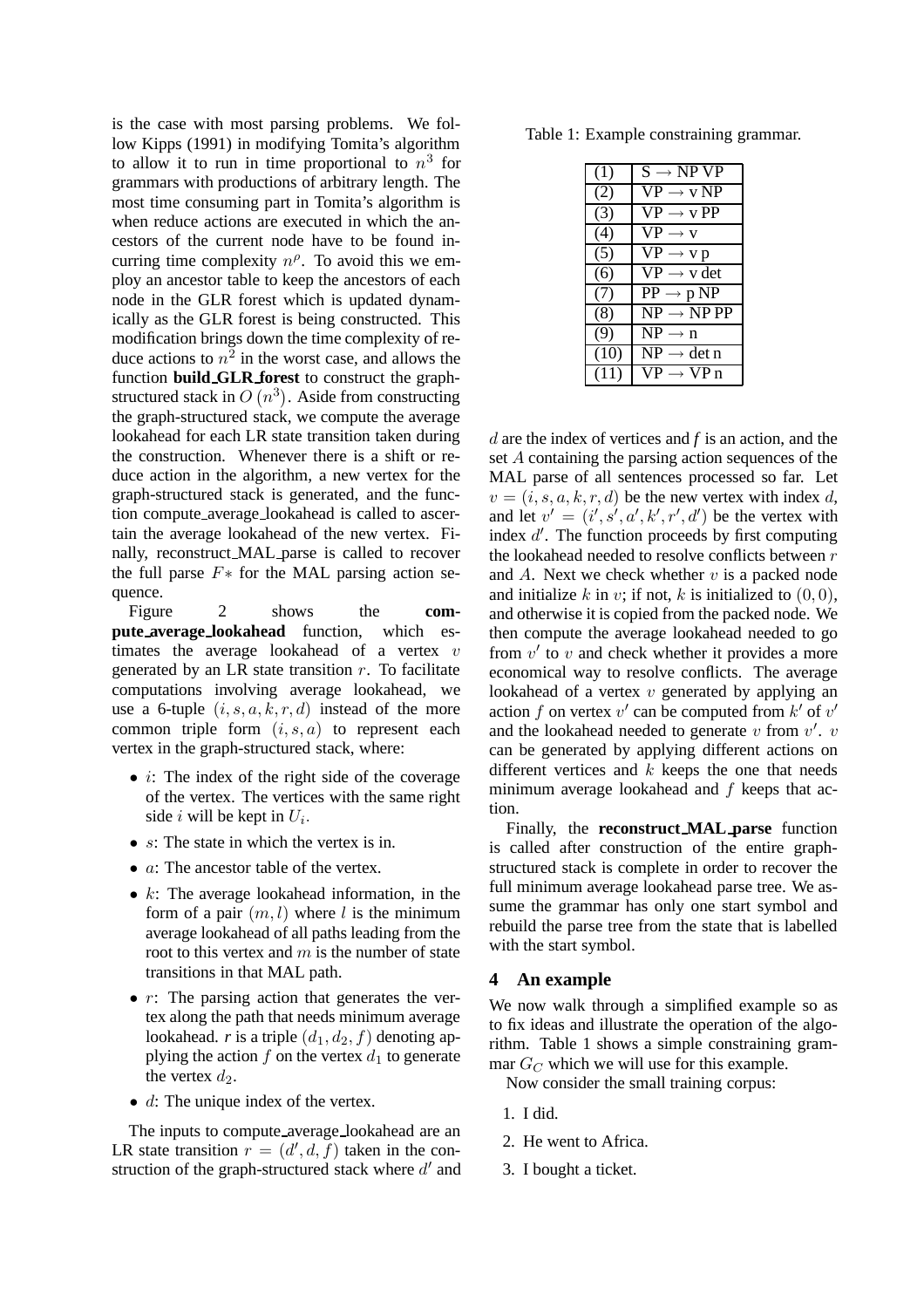Table 2: LR state transitions and lookaheads for sentence 1.

| $\lfloor$ S $\lfloor$ <sub>NP</sub> $\lfloor$ <sub>n</sub> $\rfloor$ $\lfloor$ <sub>VP</sub> did <sub>v</sub> $\lfloor$ $\rfloor$ |    |
|-----------------------------------------------------------------------------------------------------------------------------------|----|
| $(0, 1, sh, 0)$ $(1, 2, re9, 0)$ $(2, 4, sh, 0)$                                                                                  |    |
| $(4, 5, \text{red}, 0)$ $(5, 3, \text{rel}, 0)$ $(3, \text{acc})$                                                                 | በ* |

To begin with, find MAL parser considers sentence 1. In this particular case, chart parse $(S_1, G_C)$ finds only one valid parse. The GLR forest is built, giving the LR state transitions and parsing actions shown in Table 2, where each tuple  $(d', d, f, k)$ gives the state prior to the action, the state resulting from the action, the action, and the average lookahead. Here compute average lookahead determines that the average lookahead  $\hat{k}$  is 0. From this parse tree, incremental update LR accepts rules (1), (4), and (9) and updates the previously empty LR table T.

Next, find MAL parser considers sentence 2. Here, chart\_parse( $S_1, G_C$ ) finds two possible parses, leading to the LR state transitions and parsing actions shown in Table 3. This time, the average lookahead calculation is sensitive to the what was already entered into the LR table  $T$  during the previous step of processing sentence 1. For example, in the first parse, the fourth transition (4, 6, sh, 1) requires a lookahead of 1 in order to avoid a shiftreduce conflict with (4, 5, re4, 0) from sentence 1. The sixth transition (1, 9, re9, 2) requires a lookahead of 2. It turns out that the first parse has an average lookahead of 0.20,while the second parse has an average lookahead of 0.33. We thus prefer the first parse tree, calling incremental update LR to further update the LR table  $T$  using rules (3) and (7).

Finally, find MAL parser considers sentence 3. Again, chart parse $(S_1, G_C)$  finds two possible parses, leading this time to the LR state transitions and parsing actions shown in Table 4. Various lookaheads are again needed to avoid conflicts with the existing rules in  $T$ . The first parse has an average lookahead of 0.22, and is selected in preference to the second parse which has an average lookahead of 0.33. From the first parse tree, incremental update LR accepts rules (2) and (10) to again update the LR table T.

Thus the final output MAL grammar, requiring a lookahead of 1, is shown in Table 5.

Table 3: LR state transitions and lookaheads for sentence 2.

| $\left[\right]$ $\left[\right]$ $\left[\right]$ $\left[\right]$ $\left[\right]$ $\left[\right]$ $\left[\right]$ $\left[\right]$ $\left[\right]$ $\left[\right]$ $\left[\right]$ $\left[\right]$ $\left[\right]$ $\left[\right]$ $\left[\right]$ $\left[\right]$ $\left[\right]$ $\left[\right]$ $\left[\right]$ $\left[\right]$ $\left[\right]$ $\left[\right]$ $\left[\right]$ $\left[\right]$ $\left[\right]$ $\left[\right]$ $\left[\right]$ $\left[\right$ | $\boldsymbol{k}$ |
|----------------------------------------------------------------------------------------------------------------------------------------------------------------------------------------------------------------------------------------------------------------------------------------------------------------------------------------------------------------------------------------------------------------------------------------------------------------|------------------|
| $\overline{(0, 1, sh, 0)}$ $(1, 2, re9, 0)$ $(2, 4, sh, 0)$                                                                                                                                                                                                                                                                                                                                                                                                    |                  |
| $(4, 6, sh, 1)$ $(6, 1, sh, 0)$ $(1, 9, re9, 1)$                                                                                                                                                                                                                                                                                                                                                                                                               |                  |
| $(9, 7, \text{re}7, 0)$ $(7, 5, \text{re}3, 0)$ $(5, 3, \text{re}1, 0)$                                                                                                                                                                                                                                                                                                                                                                                        |                  |
| $(3, \text{acc})$                                                                                                                                                                                                                                                                                                                                                                                                                                              | 2/10             |
| $\left[\begin{smallmatrix}S\end{smallmatrix}\right]$ $\left[\begin{smallmatrix}V_P\end{smallmatrix}\right]$ $\left[\begin{smallmatrix}V_P\end{smallmatrix}\right]$ went <sub>v</sub> to <sub>p</sub> $\left[\begin{smallmatrix}A_f & A_f \end{smallmatrix}\right]$                                                                                                                                                                                             |                  |
| $\overline{(0, 1, sh, 0)}$ $(1, 2, re9, 0)$ $(2, 4, sh, 0)$                                                                                                                                                                                                                                                                                                                                                                                                    |                  |
| $(4, 6, sh, 1)$ $(6, 5, re5, 0)$ $(5, 8, sh, 1)$                                                                                                                                                                                                                                                                                                                                                                                                               |                  |
| $(8, 5,$ re11, 0) $(5, 3,$ re1, 1) $(3,$ acc)                                                                                                                                                                                                                                                                                                                                                                                                                  | 3/9              |

Table 4: LR state transitions and lookaheads for sentence 3.

| $[s \ln P I_n]$ [vp bought <sub>v</sub> [Np a <sub>det</sub> ticket <sub>n</sub> ]]] | k.  |
|--------------------------------------------------------------------------------------|-----|
| $(0, 1, sh, 0)$ $(1, 2, re9, 1)$ $(2, 4, sh, 0)$                                     |     |
| $(4, 8, sh, 1)$ $(8, 11, sh, 0)$ $(11, 12, rel0, 0)$                                 |     |
| $(12, 5,$ re12, 0) $(5, 3,$ re1, 0) $(3,$ acc)                                       | 2/9 |
| $[s \text{ [NP I_n ] } [v_P[v_P bound_t, a_{det}]$ ticket <sub>n</sub> ] ]           |     |
| $(0, 1, sh, 0)$ $(1, 2, re9, 1)$ $(2, 4, sh, 0)$                                     |     |
| $(4, 8, sh, 1)$ $(8, 5, re6, 0)$ $(5, 10, sh, 1)$                                    |     |
| $(10, 5, \text{rel}1, 0)$ $(5, 3, \text{rel}, 0)$ $(3, \text{acc})$                  | 3/9 |

Table 5: Output MAL grammar.

| (1)  | $S \rightarrow NP VP$                            |
|------|--------------------------------------------------|
| (2)  | $\mathrm{VP}\rightarrow \mathrm{v}\,\mathrm{NP}$ |
| (3)  | $VP \rightarrow VP$                              |
| (4)  | $VP \rightarrow V$                               |
| (7)  | $PP \rightarrow p NP$                            |
| (9)  | $NP \rightarrow n$                               |
| (10) | $NP \rightarrow det n$                           |

### **5 Complexity analysis**

#### **5.1 Time complexity**

Since the algorithm executes each of its five main steps once for each sentence in the corpus, the time complexity of the algorithm is upper bounded by the sum of the time complexities of those five steps. Suppose  $n$  is the maximum length of any sentence in the corpus, and  $m$  is the number of rules in the grammar. Then for each of the five steps:

- 1. **chart\_parse** is  $O(n^3)$ .
- 2. **build\_GLR\_forest** is  $O(n^3)$ . As discussed previously, the use of an ancestor table allows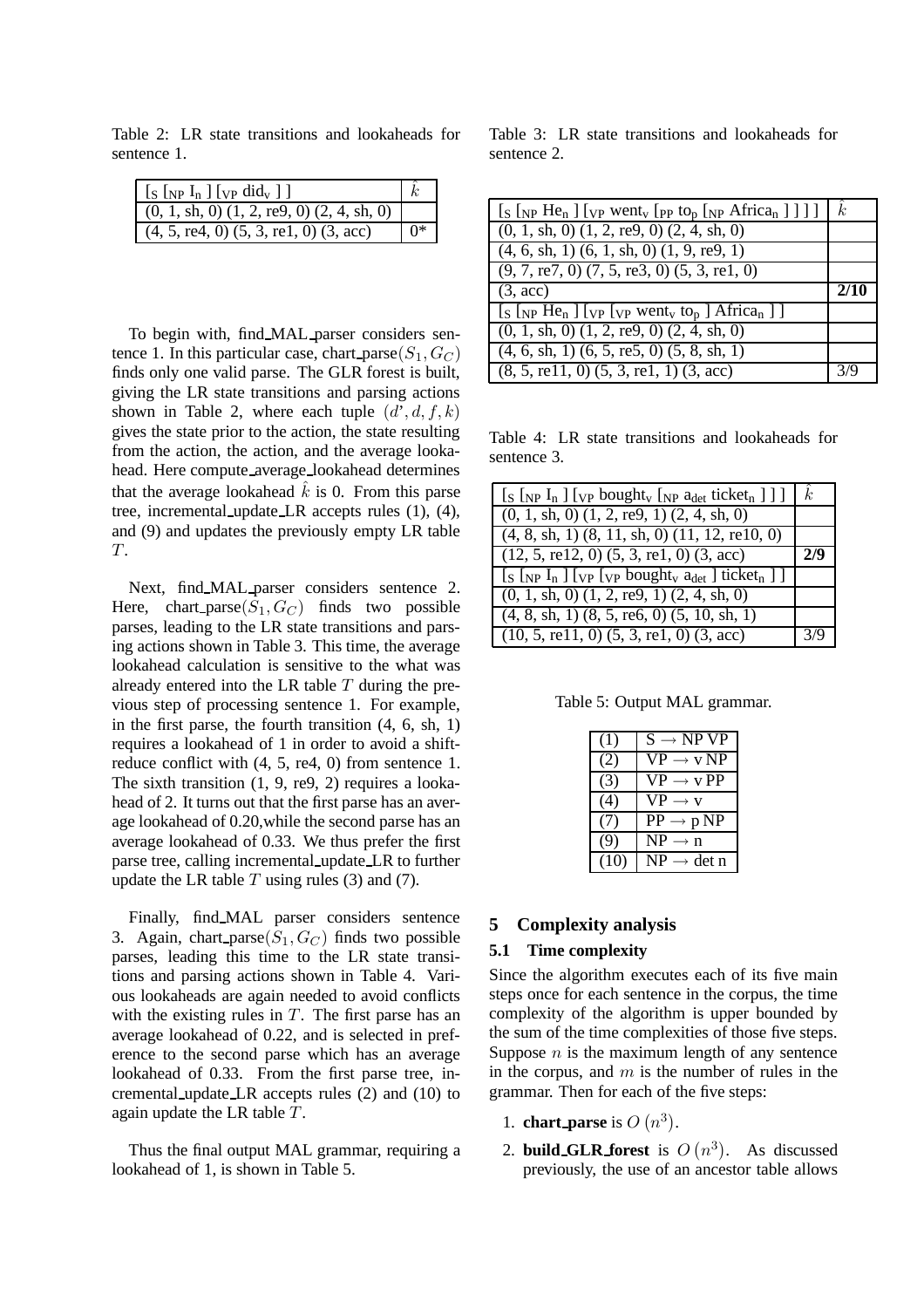the graph-structured stack to be built in  $O(n^3)$  $\overline{a}$ in the worst case.

- 3. **compute\_average\_lookahead** is  $O(n^2)$ . As the number of lookaheads needed by each parsing action is computed by comparing the parsing action with the MAL parsing action sequences for all previous sentences, the time complexity of this function depends on the maximum length of any sentence that has already been processed, which is bounded by  $n$ . The dynamic programming method used to locate the most economical parse in terms of average lookahead, described above, can be seen to be quadratic in n.
- 4. **reconstruct\_MAL\_parse** is  $O(n^2)$ . This is bounded by the number of LR state transitions in each full parse of the sentence, which is is  $O(n^2)$ . Note, however, that Tanaka *et al.* (1992) propose an enhancement that can reconstruct the parse trees in time linear to  $n$ ; this is a direction for future improvement of our algorithm.
- 5. **incremental update LR** is  $O(2^m)$ . As with *ilalr*, theoretically the worst time complexity is exponential in the number of rules in the existing grammar. However, various heuristics can be employed to make the algorithm quicker, and in practical experiments the algorithm is quite fast and precise in producing LR tables, particularly since  $m$  is very small relative to  $|S|$ .

The time complexity of the algorithm for each sentence is thus  $O(n^3) + O(n^3) + O(n^2)$ <br> $O(n^2) + O(2^m)$  which is  $O(n^3 + 2^m)$  Given  $O(n^2) + O(2^m)$  which is  $O(n^3 + 2^m)$ . Given  $|S|$ <br>septences in the corpus the total training time is sentences in the corpus, the total training time is  $O((n^3+2^m)\cdot |S|).$ 

#### **5.2 Space complexity**

As with time complexity, an upper bound on the space complexity can be obtained from the five main steps:

- 1. **chart\_parse** is  $O(n^3)$ .
- 2. **build\_GLR\_forest** is  $O(n^2)$ . The space complexity of both Tomita's original algorithm and the modified algorithm is  $n^2$ .
- 3. **compute\_average\_lookahead** is  $O(n^2)$ . The space usage of compute average lookahead directly corresponds to the dynamic programming structure, like the time complexity.
- 4. **reconstruct MAL parse** is  $O(n)$ . This is bounded by the number of vertices in the graph-structured stack, which is is  $O(n)$ .

5. **incremental\_update\_LR** is  $O(2^m)$ . As with time complexity, although the worst time complexity is exponential in the number of rules in the existing grammar, in practice this is not the major bottleneck.

The space complexity of the algorithm is thus  $O(n^3) + O(n^2) + O(n^2) + O(n) + O(2^m)$  which<br>is again  $O(n^3 + 2^m)$ is again  $O(n^3 + 2^m)$ .

#### **6 Conclusion**

We have defined a new grammar learning task based on the concept of a *minimum average lookahead* (MAL) objective criterion. This approach provides an alternative direction for modeling of incremental parsing: it emphatically avoids *increasing* the amount of nondeterminism in the parsing models, as has been done in across a wide range of recent models, including probabilized dynamic programming parsers as well as GLR approaches. In contrast, the objective here is to learn completely deterministic parsers from unannotated corpora, with loose environmental guidance from nondeterministic *constraining grammars*.

Within this context, we have presented a greedy algorithm for the difficult task of learning approximately MAL grammars for deterministic incremental  $LR(k)$  parsers, with a time complexity of  $O((n^3 + 2^m) \cdot |S|)$  and a space complexity of  $O(n^3 + 2^m)$ . This algorithm is efficient in practice, and thus enables a broad range of applications where degree of lookahead serves as a grammar induction bias.

Numerous future directions are suggested by this model. One obvious line of work involves experiments varying the types of corpora as well as the numerous parameters within the MAL grammar learning algorithm, to test predictions against various modeling criteria. More efficient algorithms and heuristics could help further increase the applicability of the model. In addition, the accuracy of the model could be strengthened by reducing sensitivity to some of the approximating assumptions.

#### **References**

- Marie-Pierre Beal and Olivier Carton. Determinization of transducers over finite and infinite words. *Theoretical Computer Science*, 289(1), 1968.
- Ted Briscoe and John Carroll. Generalised probabilistic LR parsing for unification-based grammars. *Computational Linguistics*, 19(1):25–60, 1993.
- Jay Earley. An efficient context-free parsing algo-